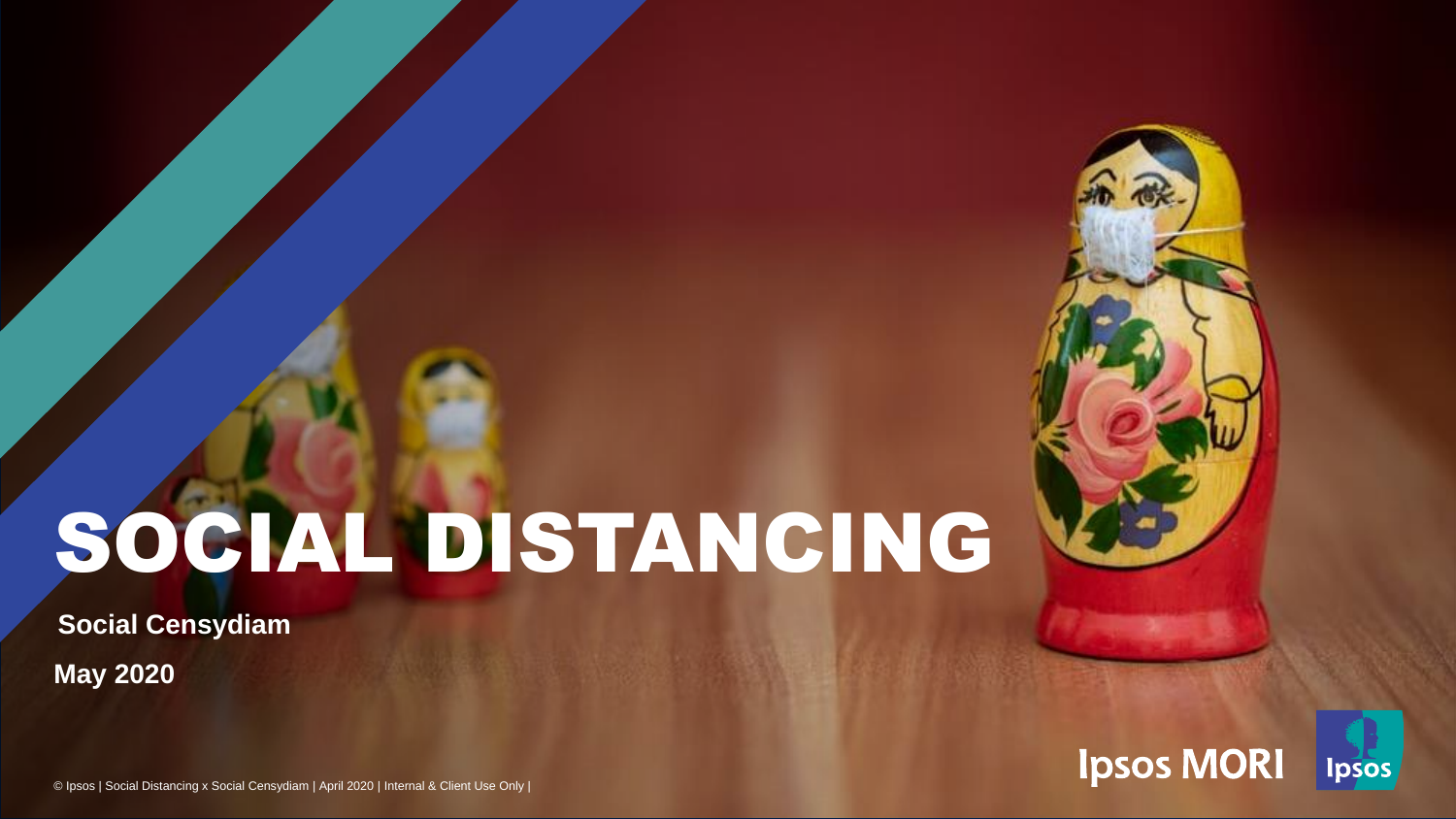### **EXPLORING THE MOTIVATIONS BEHIND SOCIAL DISTANCING CONVERSATION**

Social intelligence enables us to learn from what consumers are really saying outside of a traditional research context, by analysing unprompted online conversation.

Social Censydiam gives a unique insight into current category needs, motivations and how these motivations are expressed spontaneously in social conversation.

We used our internal team of social intelligence specialists to analyse the data, enhanced by Ipsos analytical frameworks to unpick fundamental human needs (Censydiam) during the time of social distancing.

Brand examples were identified via desk research, and compared against consumer motivations to show how they overlap and/or can be better catered to.

© Ipsos | Social Distancing x Social Censydiam | April 2020 | Internal & Client Use Only |

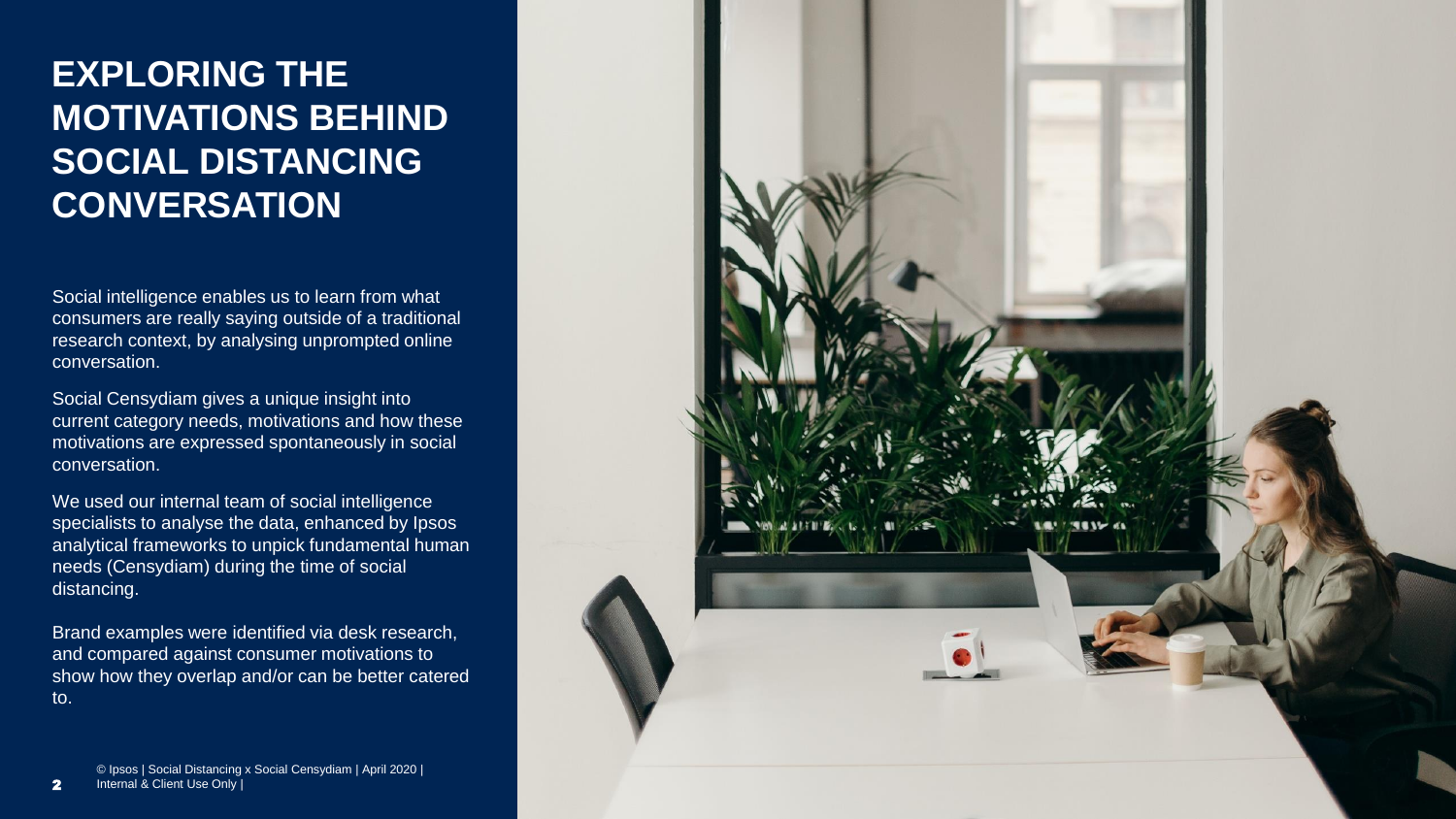## **Social intelligence to capture consumer needs and motivations**

## **What is Censydiam?**



**People centric** – all analysis places fundamental consumer needs at the heart

**Universal** – comparison possible across markets

**Deep** – uncovers deep (often unconscious) emotional response

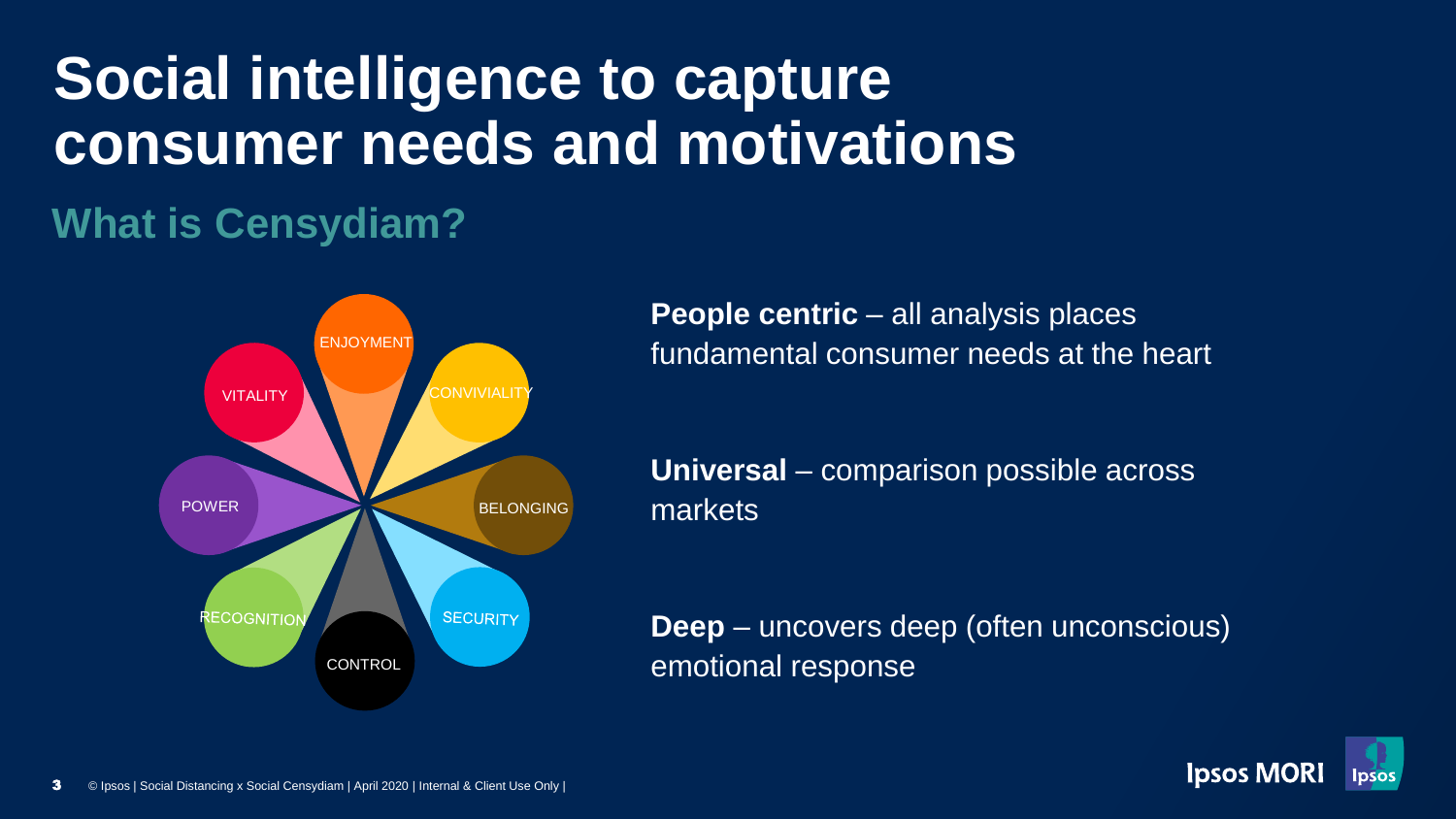## **SOCIAL DISTANCING IN THE SOCIAL CENSYDIAM LENSE:**



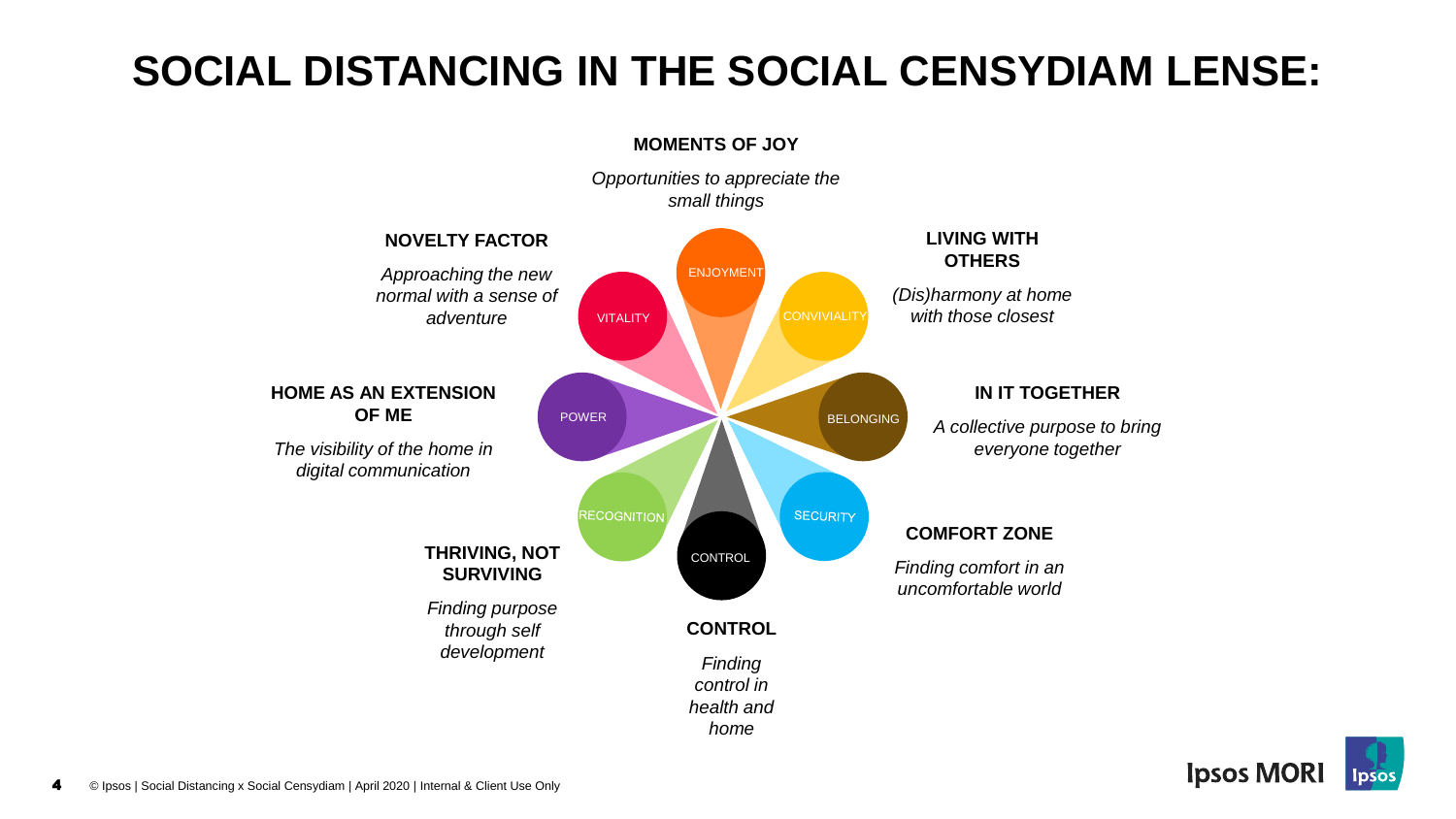### **NAVIGATING NEW EXPERIENCES WITH INNOVATIVE TECHNOLOGIES**



### CONSUMERS: BRANDS:

The initial experiences of social distancing were a period of firsts – the novelty of the first time working from home, the first food shop, the first video call with family members etc.

However the novelty could be starting to wear off as social distancing continues with no confirmed end point.

Social conversations also look ahead to the novelty of normality when social distancing finishes – the next cafébought coffee, next commute to work, night out etc.

Three unfamiliar experiences that brands have tried to address are the constraints of grocery shopping, the challenge of home-based learning and the spike in online gatherings.

Food brands like [Twisted](https://www.thedrum.com/creative-works/project/jungle-creations-corner-shop-challenge-2) and Mob Kitchen released content series of recipes with limited ingredients, encouraging creativity and improvisation in cooking.

When it comes to school, [YouTube](https://learnathome.withyoutube.com/?c=1008532-ytgen-eng-pm-gs-txt-lah-n-484&utm_campaign=1008532&yt_product=ytgen&yt_goal=eng&utm_source=paidsearch&utm_medium=googlesearch&utm_content=txt&yt_campaign_id=lah&yt_creative_id=n&utm_keyword=learning%20on%20youtube&utm_matchtype=e&gclid=CjwKCAjwkPX0BRBKEiwA7THxiFQMnqoTlgASR5g6HrKdAChmWFyiQ20z7LXIDVnXVnb4ELC7TrRZdxoC_b0QAvD_BwE&gclsrc=aw.ds) and **[Scouts](https://www.thedrum.com/creative-works/project/scouts-the-great-indoors)** have launched similar educational resources for various age groups, even offering virtual field trips and live lessons.

Finally, apps have become especially important in helping people socialise. [Netflix](https://www.netflixparty.com/) Party allows simultaneous viewing and chatting amongst users, and [Brewdog](https://www.brewdog.com/uk/onlinebar) Open Arms is even offering virtual beer tastings, live music and homebrew masterclasses.



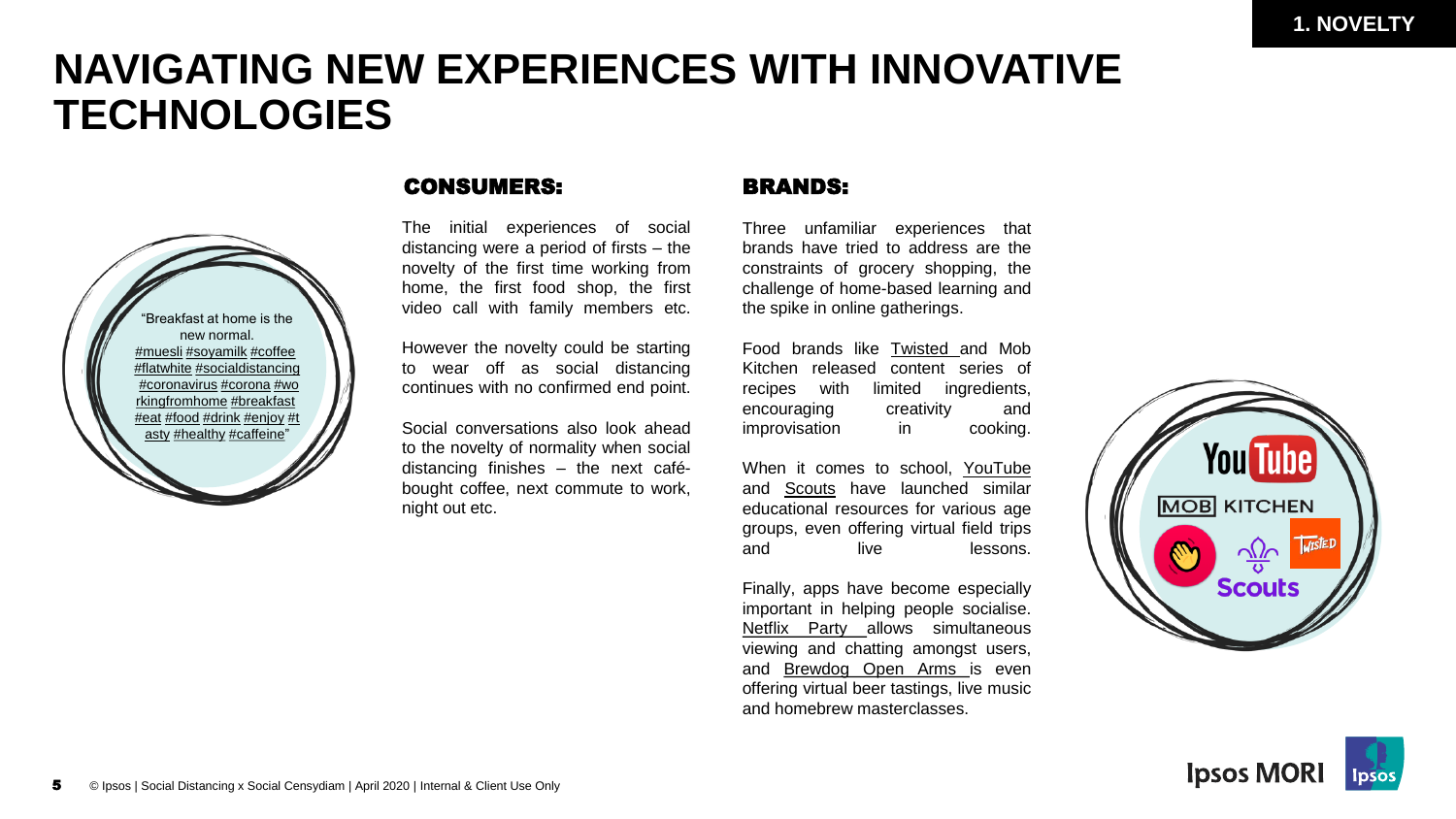### **HOME AS THE EXTENSION OF SELF & NEW VULNERABILITIES**



### CONSUMERS: BRANDS:

With the importance of video interactions at home for both professional and personal life, our home life and aesthetics have never been more on display to others.

The aesthetics of our home become an opportunity to express ourselves and our identity (or projected self) to the wider world.

The adoption of video for communication in these times gives access to our homes and surroundings to those previously not deemed to be close enough to be invited (e.g. work colleagues).

With more people on video calls, Behr Paint introduced 'Behr Your [Background',](https://www.thedrum.com/creative-works/project/behr-behr-your-background) a free library of styled homes, while Patch is encouraging consumers to 'up their Zoom game with some plant styling' – product suggestions are even organised by home office styles.

Working from home whilst juggling family life also impacts productivity and efficiency. Brands like [Serene](https://sereneapp.com/) help users block distracting apps/websites, and offer focus enhancers. Google also made its premium G Suite [productivity](https://hrmasia.com/google-making-productivity-tools-free-amidst-covid-19/) tools free of charge till July, helping businesses and educators adapt to work from home policies.

At the same time, the media has labelled work-from-home video [conferencing](https://mashable.com/article/zoom-conference-call-work-from-home-privacy-concerns/?europe=true&utm_source=internal&utm_medium=onsitehttps://www.telegraph.co.uk/technology/0/houseparty-app-safe-hackers/) tools as a "privacy disaster waiting to happen". Zoom, in particular, has been under pressure to fix several [security](https://mashable.com/article/zoom-sorry/?europe=true&utm_source=internal&utm_medium=onsite) issues.



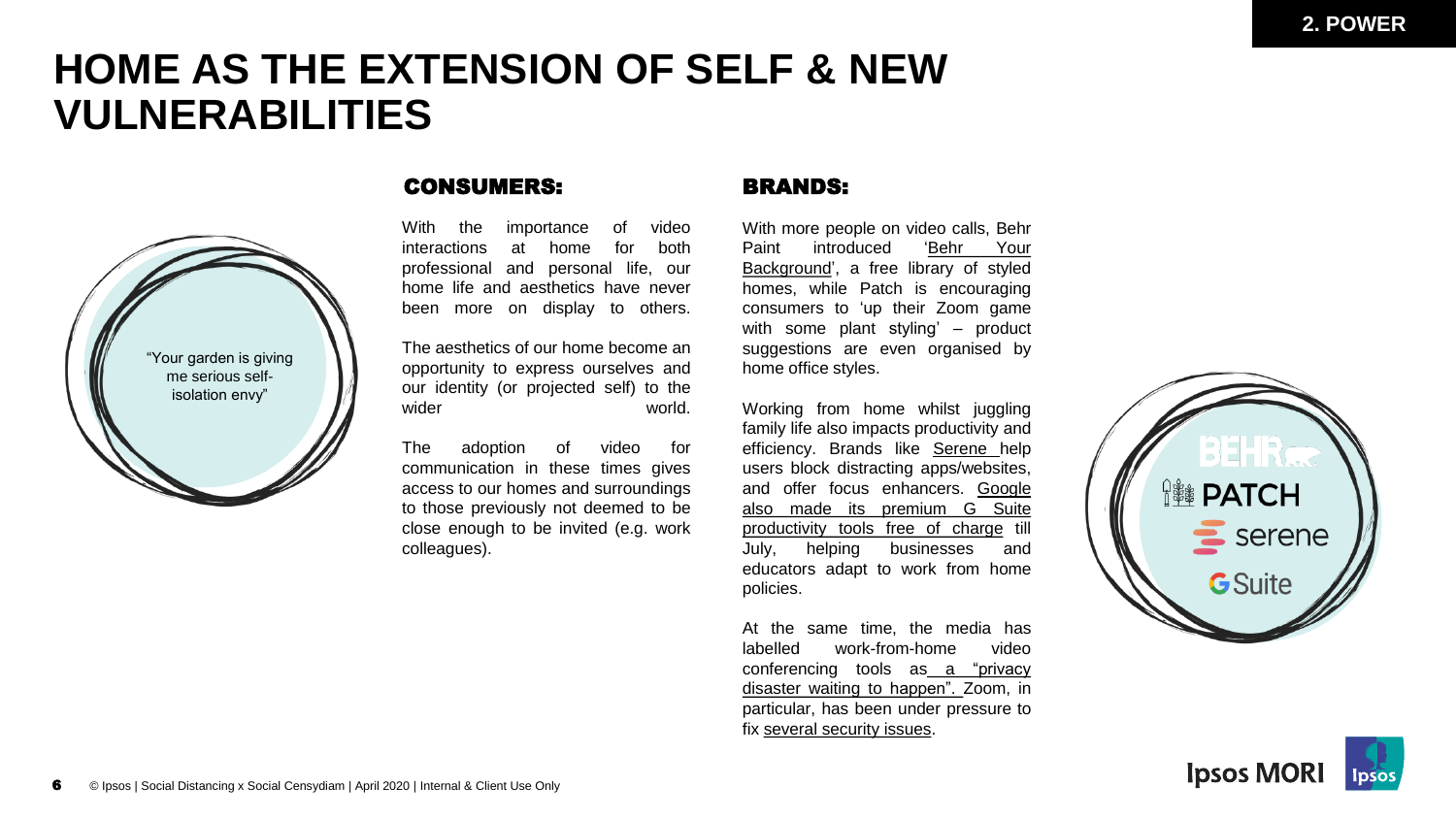## **TENSION BETWEEN THRIVING AND SURVIVING IN THESE TIMES**



### CONSUMERS: BRANDS:

Consumers are building in time for self improvement in new routines and daily life – exercise, online courses, cooking / bakery etc.

They are seeing time in isolation as an opportunity to improve in some way and take advantage to new wealth of online resources which are being created by brands, influencers and organisations.

However, there is also a backlash to this way of thinking in social conversations. Those who feel a sense of anxiety over current circumstances and believe the added pressure of self-improvement could be detrimental to mental health.

Brands are helping consumers thrive in three main ways – keep fit, provide cultural enrichment and upskill them to do things themselves.

[FightCamp](https://mashable.com/article/fightcamp-review/?europe=true) for example, allows people to turn their space into a makeshift boxing ring with free-standing bag, gloves with punch trackers and an app with hundreds of classes to train with.

Brands are also catering to consumers' desire to stay culturally and creatively engaged. Google Arts & Culture [continues](https://artsandculture.google.com/) to offer virtual tours of over 2,000 museums around the world, while ['Let's](https://letsdayout.com/about-the-app/) Day In', lets users meet online for book clubs, themed experiences and art classes.

Brands are also publishing more howto content, so consumers are not only pursuing existing interests but also picking up new ones. [Ruffians](https://www.instagram.com/ruffians/?hl=en) for example, is using their Instagram page to offer hair grooming and styling tutorials.



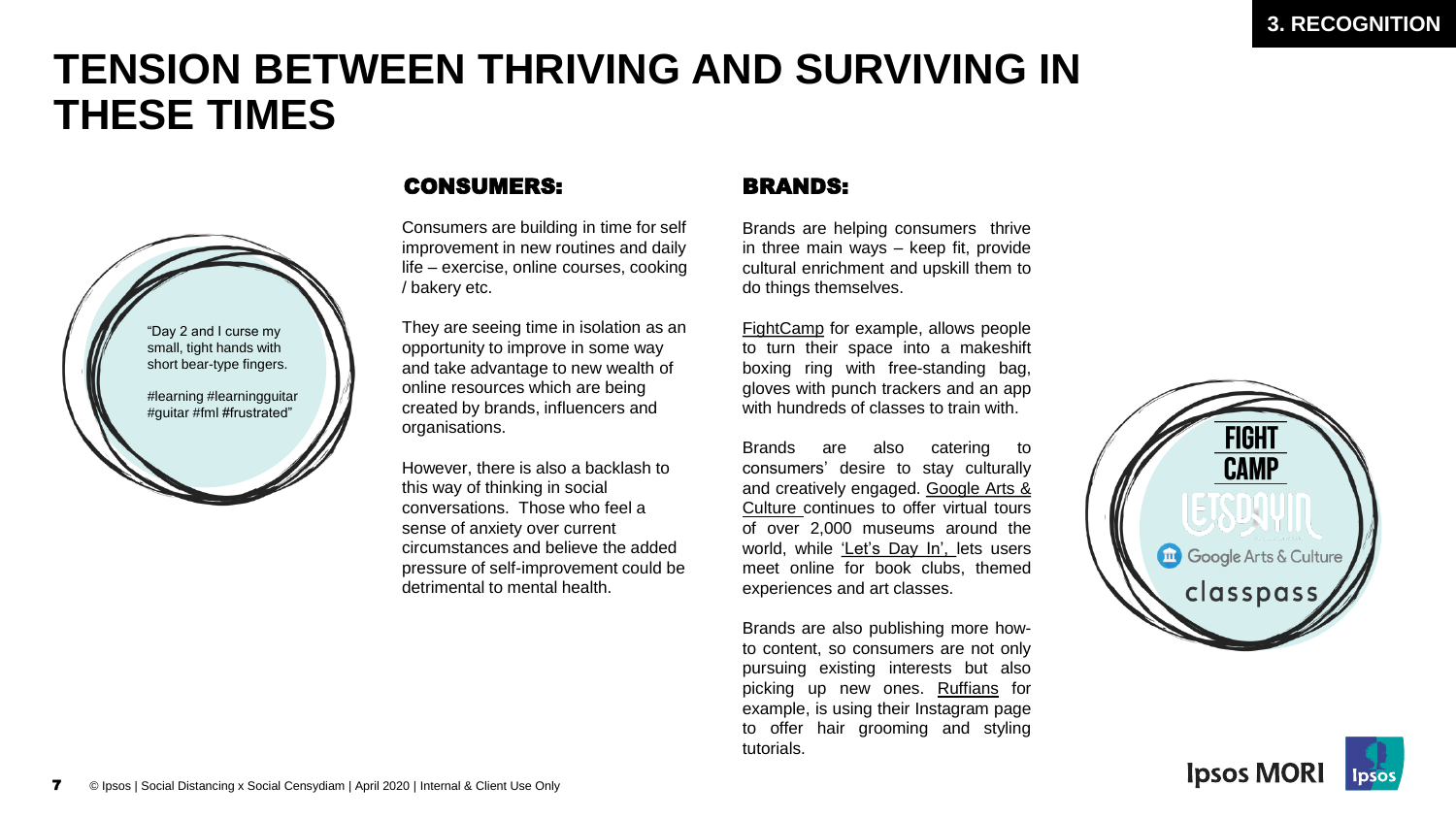## **KEEPING CONTROL OF HEALTH AND SAFETY**



### CONSUMERS: BRANDS:

Some social distancing behaviours demonstrate our motivation to find a sense of control. While the wider circumstances cannot be controlled, we can control our own routines, home and health.

Social conversation shows how new routines have been developed quickly to help get through the day and feel productive.

Meanwhile, a sense of control is also found through preventative health measures and heightened awareness of cold/flu symptoms.

Brands are offering functional, reactive solutions to help consumers stay in control. For example, the ['Crowdless'](https://crowdlessapp.co/) app gives real-time updates on essential locations and suggests less crowded alternatives nearby.

Brands are also quick to react to the shortages of medical supplies. Amongst the first was [BrewDog,](https://www.thedrum.com/creative-works/project/brewdog-brewgel-punk-sanitizer) which worked with its distillery to create sanitisers, and [LVMH](https://www.ft.com/content/e9c2bae4-6909-11ea-800d-da70cff6e4d3) using its perfumeries to make hydroalcoholic gels for hospitals.

Meanwhile, social media platforms have ramped up efforts to counter the infodemic accompanying Covid-19. [Whatsapp](https://www.standard.co.uk/tech/whatsapp-fake-news-forward-message-limits-a4409166.html) is working on a chatbot that could answer health related queries, [YouTube](https://mashable.com/article/youtube-5g-coronavirus-conspiracy-theories/?europe=true) said it has reduced recommendations of conspiracy theories related to 5G and coronavirus, while Facebook is banning ads promoting [coronavirus](https://mashable.com/article/facebook-coronavirus-ads/) "cures".



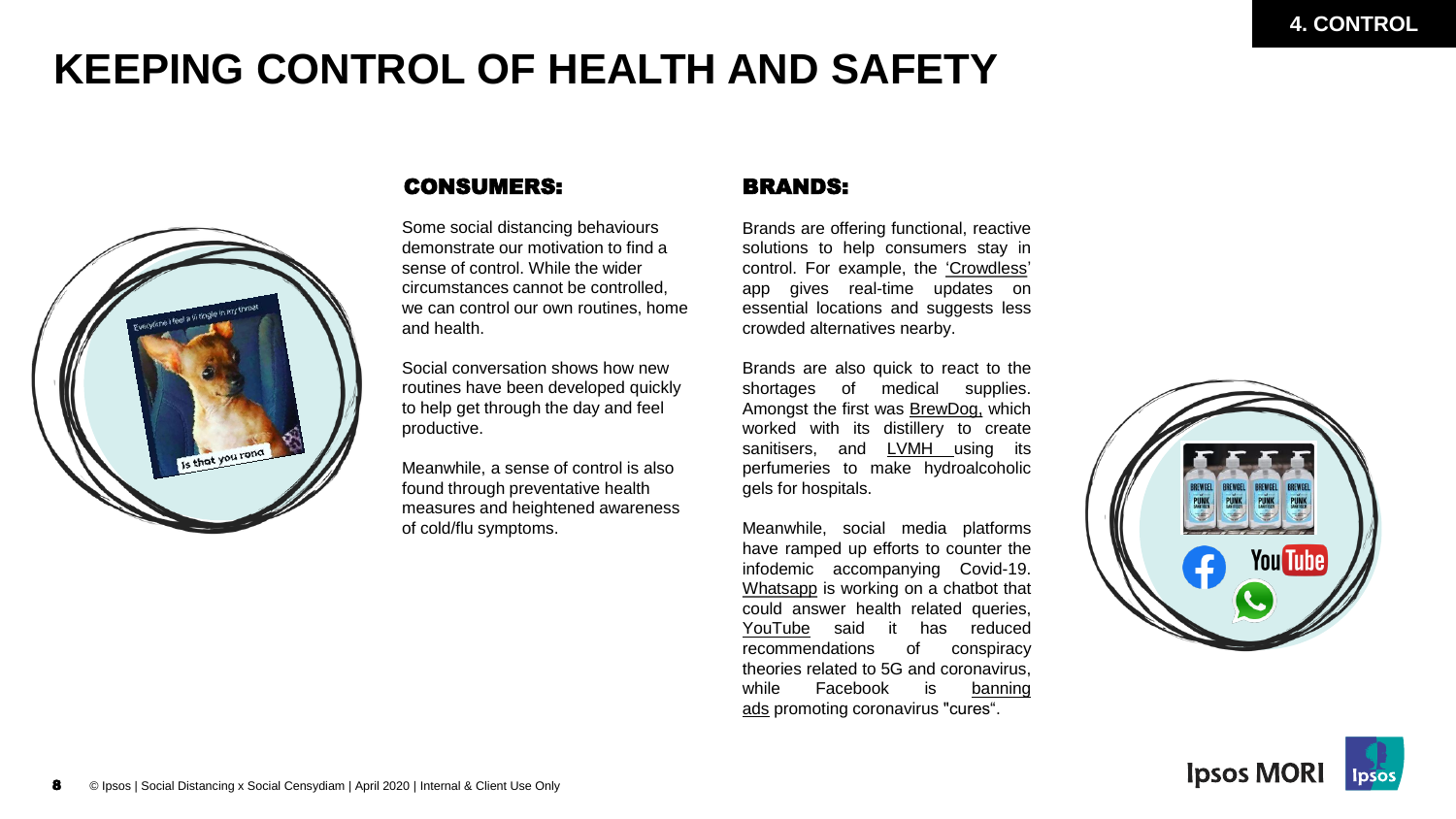## **SEEKING COMFORT IN AN UNCOMFORTABLE WORLD**



### CONSUMERS: BRANDS:

As the world outside becomes increasingly frightening and the news updates faster than ever, people are seeking comfort within the environment they can control (their home).

In particular, social conversations show a greater focus on mental health and looking after oneself. People feel more licenced to take a pause from their previously busy lives and relax.

Hygge, cocooning, pyjamas days – whatever it takes to get through, it is ok to have.

In uncertain times, familiarity and consistency is an important source of comfort to consumers. With frozen food sales rocketing, Birds Eye sees itself as a 'brand of [reassurance,'](https://www.marketingweek.com/birds-eye-responsibility-advertising-coronavirus/) and its 'What's for Tea?' campaign was launched to show that the brand is there for consumers during the crisis.

To combat the constant stream of negativity in a time of crisis, Tumblr has launched 'Cozy [Tumblr.'](https://cozy.tumblr.com/) The blog, intended as a safe space for users, is a curation of feel-good content featuring home baking, animals and DIY projects.

Brands are also showing empathy and helping consumers stay optimistic. In [Skyscanner's](https://www.adnews.com.au/campaigns/skyscanner-inspires-travel-from-home-with-wewill-campaign) social media campaign #WeWill, consumers are invited to share stories of where they will go and who they will see once the pandemic is over, reminding them that there is something to look forward to.



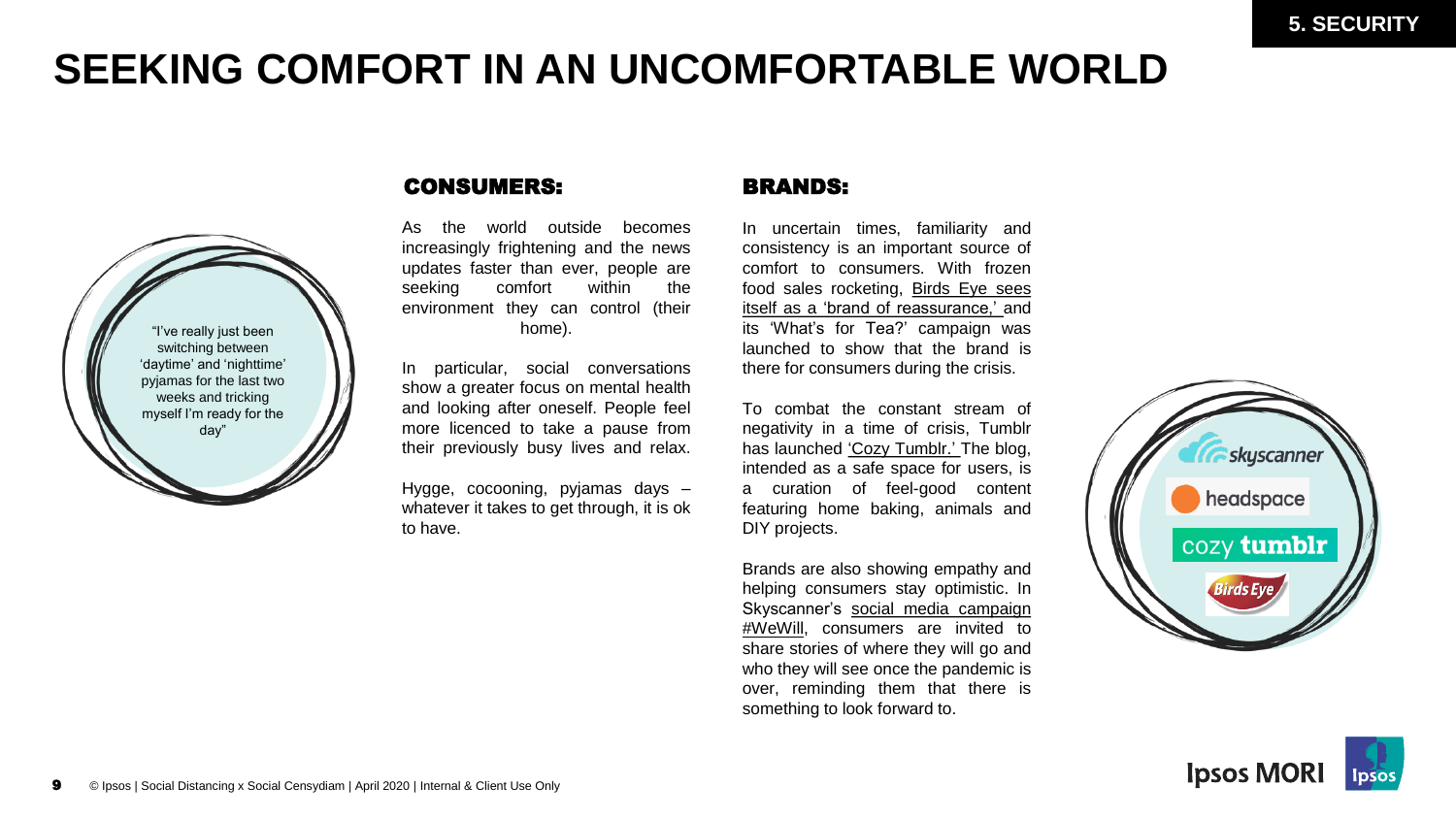## **SHOWING SOLIDARITY IN TIMES OF CRISIS**



### CONSUMERS: BRANDS:

Public discourse harks back to wartime and results in a spirit of togetherness where we recognise that we are only strong when we are united.

Social media sees people from all walks of life coming together to run charity fundraisers (e.g. #nhstogether, #twopointsixchallenge); remind each other that we're in the same boat (e.g. #stayhome) and show gratitude (e.g. #clapforcarers and #thankyounhs).

As consumers, each face-to-face and online experience becomes more significant as we try to make purchases in an environment of delays and limited supply – resulting in heightened scrutiny and/or celebration of brands who are getting us through or failing to do so.

Brands are showing solidarity by protecting frontline staff and helping those with financial struggles.

Many are offering generous discounts for NHS workers, and some are delivering goods, like food and hand cream, to [hospitals.](https://www.marieclaire.co.uk/news/beauty-news/beauty-brands-supporting-coronavirus-crisis-693694) [Brewdog,](https://www.brewdog.com/uk/hand-sanitiser) [Barbour](https://www.chroniclelive.co.uk/news/north-east-news/barbour-making-23000-medical-gowns-18110679) & [Nissan](https://www.bbc.co.uk/news/uk-england-tyne-52309783) are going even further by repurposing their factories to produce equipment to keep NHS staff safe at work.

The financial impact of lockdown has also been devastating for several industries, including beloved pubs in the UK. At risk of collapse without a bailout, Budweiser launched a £1m gift card initiative whereby [consumers](https://www.thedrum.com/news/2020/03/30/budweiser-launches-gift-card-scheme-save-britain-s-pubs) can pre-purchase drinks. Meanwhile, 'Spotify [Covid-19](https://www.thedrum.com/news/2020/03/26/ads-we-spotify-sets-up-covid-19-music-relief-support-the-arts-community) Music Relief' has been set up to support independent musicians and bands unable to perform and tour during this time.



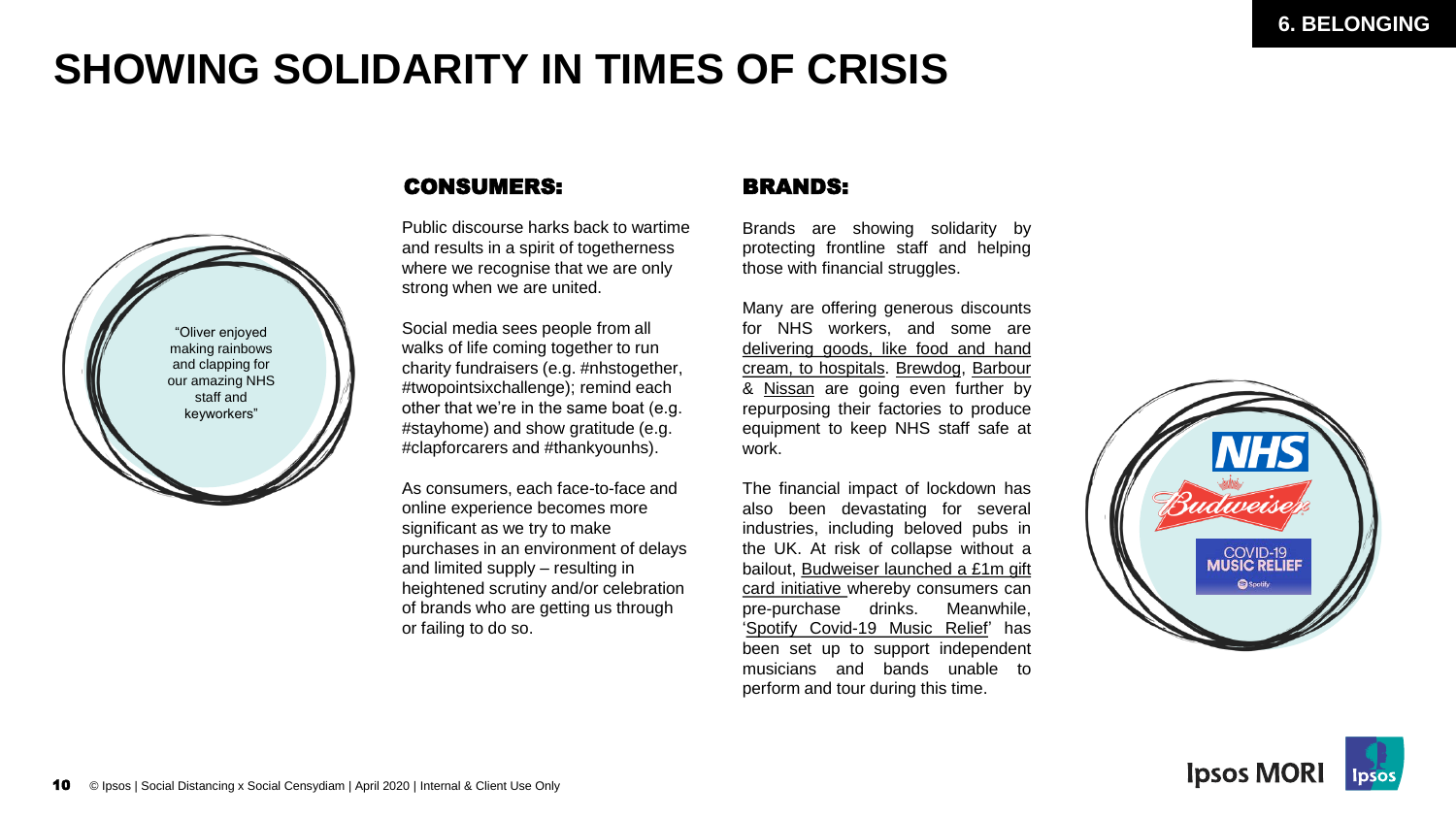### **ENTERTAINING, CONNECTING AND CARING FOR EACH OTHER AT HOME**



### CONSUMERS: BRANDS:

People are fostering conviviality at home and sharing it online, gaining social currency and engaging with others (e.g. pictures of children's rainbow paintings, posting Zoom screenshots, sharing #sourdoughtstarter tips). This helps diffuse the tension of the new pandemic world when it is needed most.

Where, previously, long trips may have been needed to connect with longdistance friends and family there is now a justifiable excuse to move these online – allowing us more time with loved ones in a medium we may have felt guilty about before.

Brands have focussed on new ways for consumers to entertain, stay connected and check in on each other.

Under normal circumstances, Persil encourages outdoor play and learning. However, the brand is now persuading families to try fun indoor activities in their campaign [#HomeisGood](https://www.persil.com/uk/dirt-is-good/daily-activities.html).

Also to consider are those who aren't lucky enough to be with loved ones during the crisis. ITV is [encouraging](https://www.thedrum.com/creative-works/project/uncommon-itv-britain-get-talking) Britain to keep talking to each other, focussing specifically on those who may not be top of your call list. The campaign addresses those more likely to be experiencing loneliness; including a social media shy dad, a vulnerable ex-partner and an A&E worker. [Similarly,](https://www.pgtips.co.uk/cuppastogether.html) PG Tips has altered its 'Share a Cuppa' scheme, urging consumers share a virtual cup of tea.



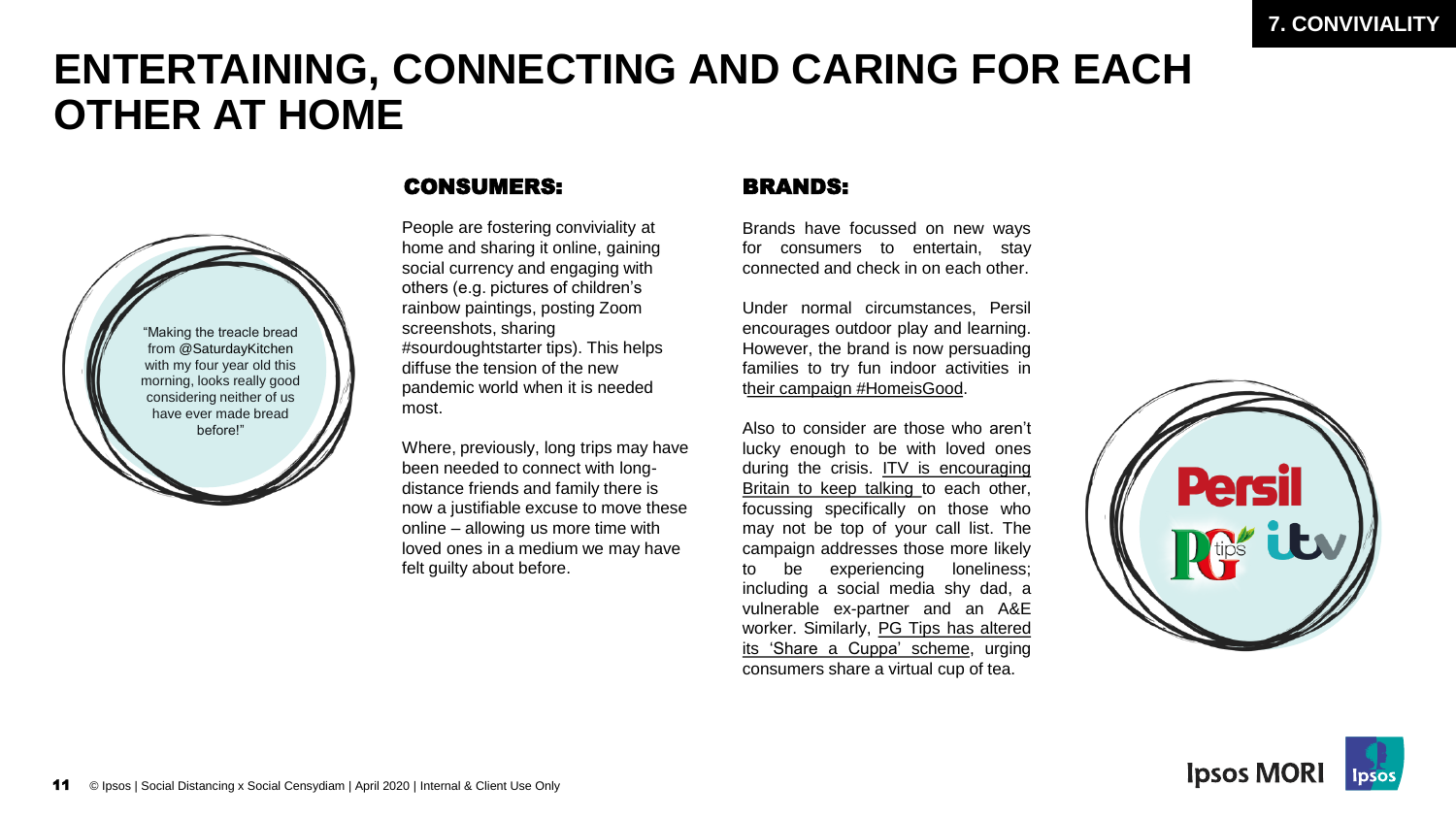## **NEW WAYS TO ENJOY LIFE IN LOCKDOWN**



### CONSUMERS: BRANDS:

This is all about appreciating what we have; big or small, the pandemic has re-focused our priorities. More posters on social media are celebrating the little joys in life, from the taste of good coffee to the smell of flowers on our daily exercise.

On top of this, a new genre of entertainment has emerged on socials; inter-generational fun. As many young people move back to their parents' to sit out the quarantine, cultures are colliding. Nowhere is this more visible than TikTok; parents are learning new dances, getting involved in new music, and having fun with new tech.

Those that are separate from their families are introducing parents and grandparents to digital meetings, creating a new way for us to enjoy one another's time no matter what.

Brands are catering to consumers' need for enjoyment; helping them reinvent comforting experiences, offering social simulation and encouraging joy in the little things (Oreo's Stay Home Stay Playful [campaign](https://www.youtube.com/watch?v=4wOaqOpDxNQ) nails this.

As consumers miss small things like their morning coffee, Pret is bringing forward the launch of its retail line, allowing consumers to purchase their favourite coffee-shop-coffee from supermarkets.

When it comes to providing escapism in times of loneliness, Animal Crossing has achieved great success and is the [top-selling title this lockdown, It offers](https://www.theguardian.com/games/2020/apr/23/family-friendly-animal-crossing-takes-video-game-top-spot-amid-lockdown) a nostalgic small town life and allows players to spend time with friends on their islands, with some throwing surprise birthday parties (and even [celebrating their weddings, which had](https://www.independent.co.uk/arts-entertainment/games/news/animal-crossing-new-horizons-weddings-coronavirus-acnh-reddit-twitter-a9440781.html)  been cancelled in real life).



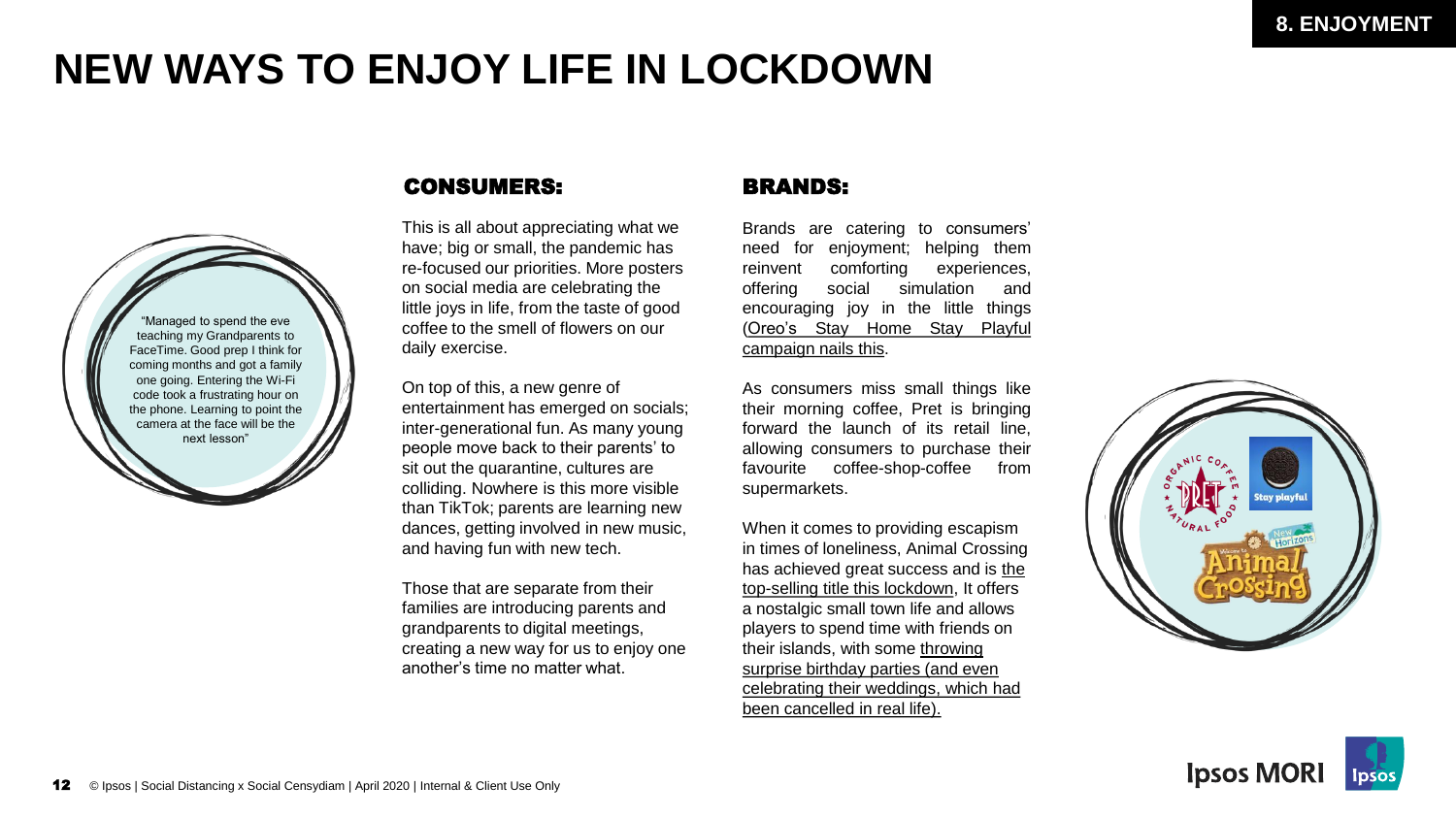**In summary, brands are offering a mix of functional and emotionally led solutions, with greater room to consider longevity (what comes next in the new normal) and more validation of anti-productivity and playfulness in an environment of uncertainty and change**

| <b>NOVELTY:</b><br>Help navigate novel experiences<br>with innovative technologies, but<br>also think of what's coming next as<br>the next wave of adjustments<br>arrives       | <b>POWER:</b><br>Optimise aesthetics, productivity<br>and privacy of home, but also help<br>consumers use home as a<br>reflection of playfulness and<br>personality as the constant need to<br>create 'the perfect aesthetic' is<br>pressurising | <b>RECOGNITION:</b><br>Resources helping consumers<br>pursue existing interests & pick up<br>new ones are great, but also<br>consider 'accessible achievements'<br>as some also view self-<br>improvement in this period as a<br>false need / not within reach | <b>CONTROL:</b><br>Keep consumers safe with direct<br>action and being flexible with<br>production lines. Direct action and<br>support in these times will be<br>beneficial long term |
|---------------------------------------------------------------------------------------------------------------------------------------------------------------------------------|--------------------------------------------------------------------------------------------------------------------------------------------------------------------------------------------------------------------------------------------------|----------------------------------------------------------------------------------------------------------------------------------------------------------------------------------------------------------------------------------------------------------------|---------------------------------------------------------------------------------------------------------------------------------------------------------------------------------------|
| <b>SECURITY:</b><br>While well-being waivers, brands<br>need to be even more present and<br>supportive. Be a meaningful source<br>of familiarity now and hope for the<br>future | <b>BELONGING:</b><br>Continue helping sectors most<br>affected by the crisis, as<br>consumers look for brands and<br>services that can mirror their acts<br>of solidarity at the moment                                                          | <b>CONVIVIALITY:</b><br>Encourage people to entertain,<br>connect and care for each other at<br>home – and help them maintain<br>these relationships when lockdown<br>ends                                                                                     | <b>ENJOYMENT:</b><br>Inspire new ways to enjoy life in<br>lockdown and validate consumers'<br>need to 'just have fun'                                                                 |

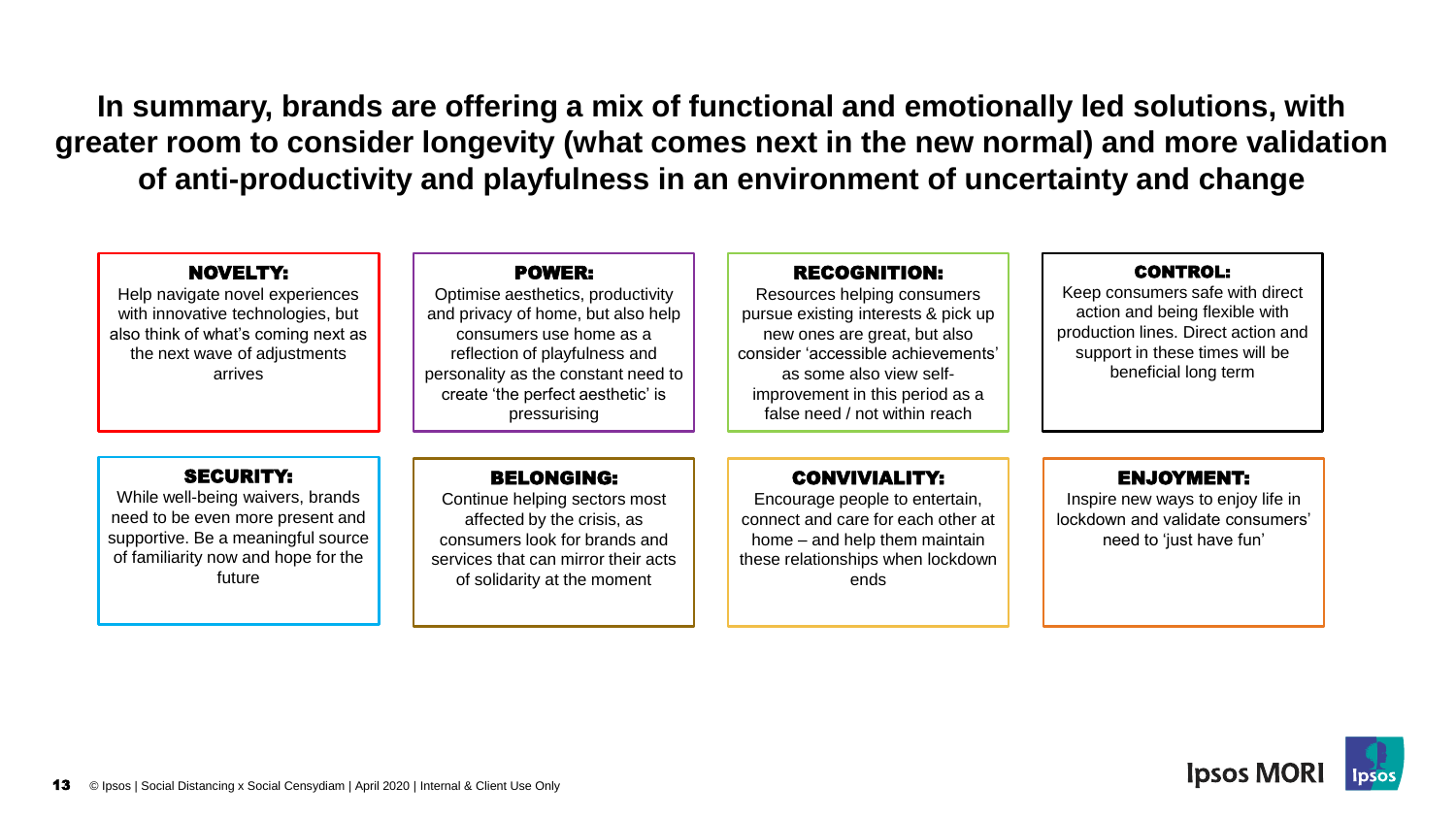# THANK YOU.



### **Nurfarah Mattar**

**nurfarah.mattar@ipsos.com**

### **Amy Thomson amy.thomson@ipsos.com**

**Rosie Kidd rosie.kidd@ipsos.com**

### **Nadia Hawkins Gaboc**

**nadia.hawkins-gaboc@ipsos.com**



© Ipsos | Social Distancing x Social Censydiam | April 2020 | Public |